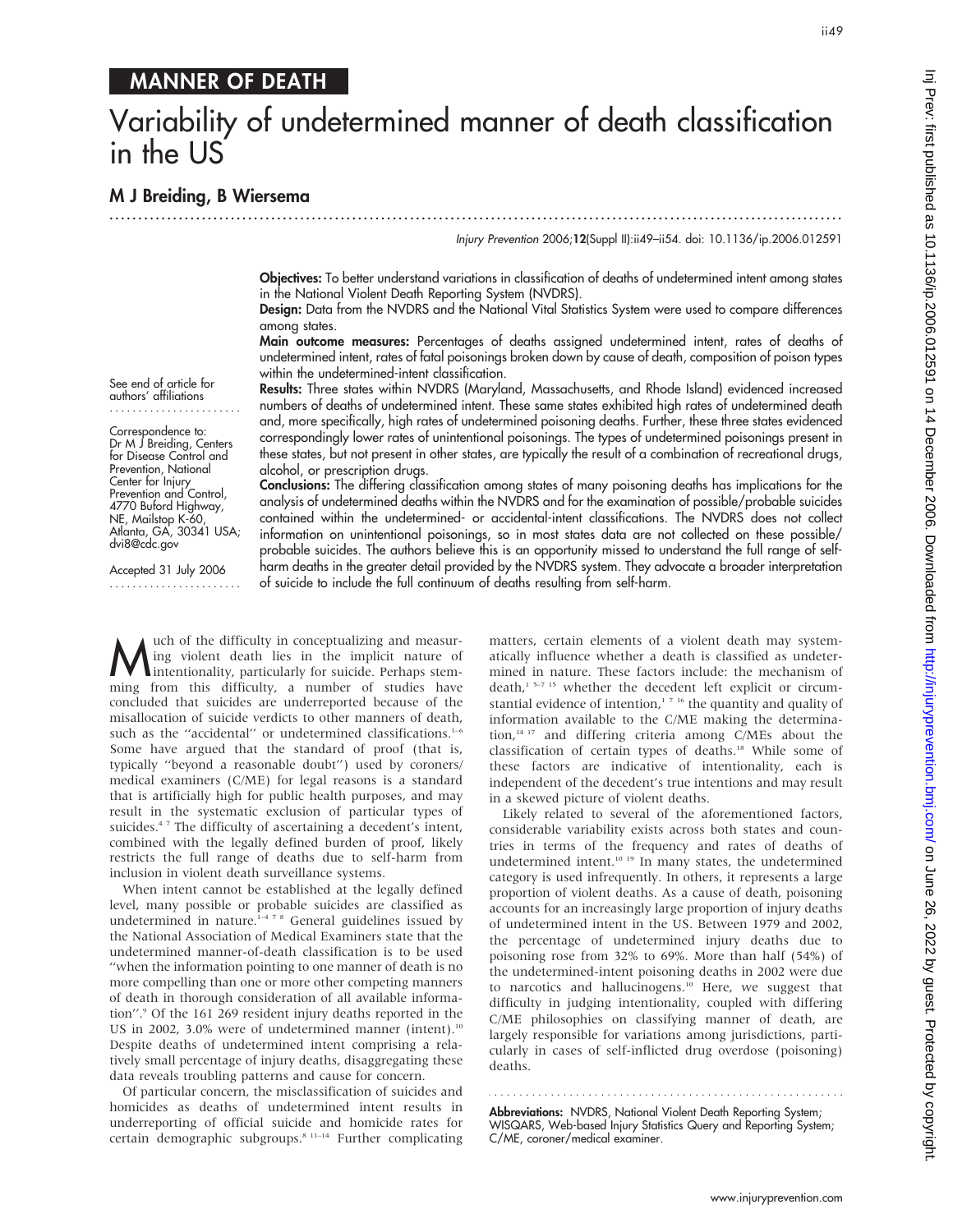In addition to reviewing state-level variation in rates of manner-undetermined deaths, this research extends knowledge based on death certificates alone by taking advantage of added details on violent death investigations that are available from states participating in the US National Violent Death Reporting System (NVDRS). The NVDRS links data from C/MEs, police reports, death certificates, and like sources to produce a more detailed record of the characteristics and circumstances surrounding violent deaths, including those of undetermined manner or intent. We suspect, as have others, that variations across time and place in the amount and quality of information available describing the circumstances surrounding unnatural deaths likely have a direct impact on judgments of intent.<sup>14</sup> We believe that such variations reduce the validity and reliability of statistics on violent death. At the same time, we argue that improved collection of accurate and detailed information on fatal injuries that result from high risk behaviors, regardless of the decedents' intentions, can lead to better and more effective violence prevention efforts.

### **METHODS**

#### Data sources

We used two sources of data in this analysis to explore patterns of manner-undetermined death: the NVDRS and the Web-based Injury Statistics Query and Reporting System (WISQARS) which draws on mortality data from the US National Vital Statistics System. Standard descriptive statistics were used to compare groups. Two-sample t tests, assuming equal variances, were computed to compare group means.

The NVDRS is a state-based, active surveillance system that collects information on all homicides, suicides, deaths of undetermined intent, deaths resulting from legal intervention (except legal executions), and deaths from unintentional firearm injuries. State health departments participating in the NVDRS typically identify these violent deaths as their death certificates are filed and then establish details of the cases from C/ME and law enforcement records. Details collected include the circumstances contributing to the deaths, interpersonal relationships, and toxicology results. Seven states (Alaska, Maryland, Massachusetts, New Jersey, Oregon, South Carolina, and Virginia) provided NVDRS data in 2003. Six additional states (Colorado, Georgia, North Carolina, Oklahoma, Rhode Island, and Wisconsin) provided NVDRS data in 2004. In 2003, these 13 states represented 23.4% of the US population and accounted for about 23.4% of the suicides, 22.7% of the homicides, and 42.1% of the manner-undetermined deaths.<sup>20</sup>

Violent deaths in the NVDRS are initially defined by International Classification of Diseases, 10th revision (ICD-10) codes; NVDRS coders then review all pieces of evidence and assign a manner consistent with NVDRS coding practices.21 The manner of death used in the NVDRS analysis presented here is the abstractor-assigned manner of death. There are other differences in the NVDRS case definition, as noted elsewhere.<sup>21</sup> <sup>22</sup>

The NVDRS makes a unique contribution to injury surveillance in that information about circumstances related to suicide, undetermined deaths, homicides, and unintentional firearm injuries are linked together from multiple sources in a single, incident-level database. The NVDRS does not collect information on unintentional deaths, aside from firearm related unintentional deaths, so detailed examination of these cases was not possible. Additional information about the NVDRS design, methods, and variable definitions are available elsewhere.<sup>21</sup> <sup>22</sup>

WISQARS data are collected by Centers for Disease Control (CDC)'s National Center for Health Statistics from death certificates registered in each of the 50 states and the District of Columbia. These data are compiled by CDC's National Center for Injury Prevention and Control from the National Vital Statistics System and made available online.<sup>20</sup> Aggregated WISQARS data for 1999 through 2003 were calculated to compare NVDRS states with the remaining 50 states and the District of Columbia. Age adjusted rates were computed as deaths per 100 000 residents using the 2000 standard population (for all races and both sexes). Rates represented an annual average computed over five years.

Violent deaths in WISQARS were identified by the following ICD-10 codes: deaths of undetermined intent (Y10–Y34, Y87.2, Y89.9), including undetermined-intent poisoning deaths (Y10–Y19); suicidal poisoning deaths (X60–X69); and unintentional poisoning deaths (X40–X49). These groupings are based on manner and cause information that are translated by nosologists from the manner of death checkbox and write-in cause of death blanks on death certificates filled in by C/MEs and other death certifiers. Although one might expect a great deal of agreement between the WISQARS/ICD-10 code intent groupings and NVDRS abstractor-assigned manner of death, it has not been established heretofore.

# RESULTS

### Percentage of undetermined deaths by state

Using NVDRS data, an examination of manner-undetermined deaths as a percentage of all violent deaths in each state reveals stark differences for several states (table 1). In 2003, 60.0% (874 of 1456) of all violent deaths in Massachusetts were classified as manner-undetermined, while 42.4% (775 of 1829) of Maryland's deaths were classified similarly. The percentage of undetermined deaths in the remaining five NVDRS states was 7.0% (302 of 4292), with the largest percentage of undetermined death in Oregon (13.7%, 116 of 844). In 2003, Maryland and Massachusetts comprised 84.5% (1649 of 1951) of manner-undetermined deaths within the NVDRS, but only 33.8% (685 of 2023) of homicides and 26.4% (951 of 3603) of suicides.

The pattern in 2004 was similar even with the participation of six additional states in the NVDRS. In Massachusetts, 50.1% (635 of 1268) of all violent deaths were classified as manner-undetermined, while 38.1% (594 of 1560) of all deaths in Maryland were classified similarly. In addition, Rhode Island evidenced a high rate of undetermined death (49.8%; 120 of 241) in its first year of NVDRS participation. The rate of undetermined death in the remaining 10 NVDRS states for 2004 was 7.1% (718 of 10 135) with the largest rate in Oklahoma (17.3%, 155 of 897). In 2004, Maryland, Massachusetts, and Rhode Island comprised 65.3% (1349 of 2067) of the manner-undetermined deaths in the 13 states collecting data, but only 18.9% (710 of 3758) of homicides and 13.7% (1010 of 7379) of suicides.

## Rates of undetermined deaths in WISQARS

To compare NVDRS data with the rest of the US and the District of Columbia, we analyzed WISQARS data from 1999 to 2003, the most recent years for which data were available. A summary of results found using WISQARS data is presented in table 2. From 1999 to 2003, Maryland, Massachusetts, and Rhode Island ranked first, third, and fourth (out of 51), respectively, in terms of the annualized average age adjusted rate of undetermined death. More important, the mean rate of undetermined-manner deaths in these three states (mean 9.21 per 100 000, SD 1.80; range 7.95–11.27) was statistically different from the mean rate (mean 1.25 per 100 000, SD 0.79; range 0.48–2.65) in the other NVDRS states (difference in means 7.96; 95% CI 6.44 to 9.48).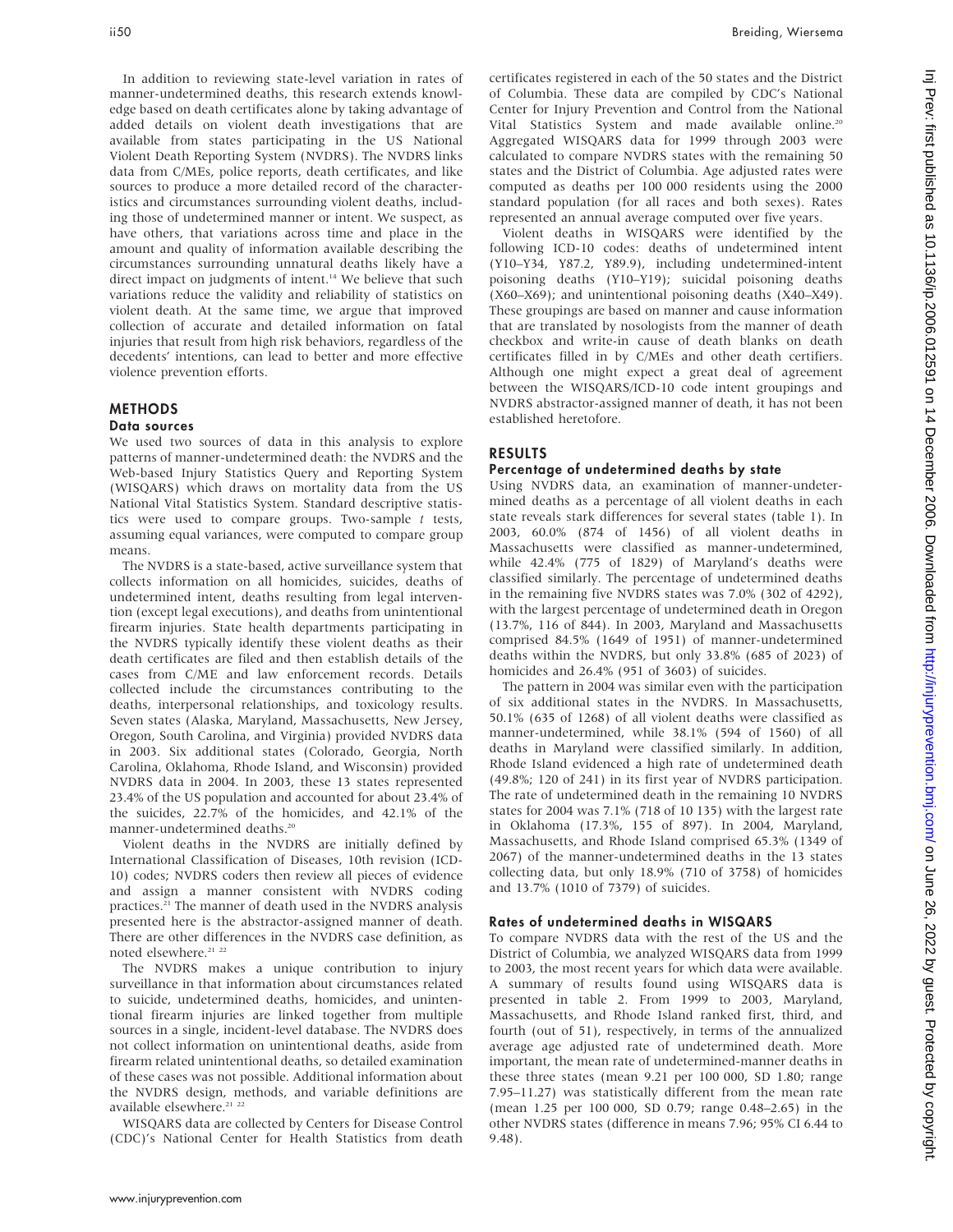Table 1 Number and percentage of deaths of undetermined manner within each state: National Violent Death Reporting System, 2003–04

|                       | 2003                                      |                        | 2004                                      |                        |  |  |
|-----------------------|-------------------------------------------|------------------------|-------------------------------------------|------------------------|--|--|
| <b>State</b>          | Undetermined-manner<br>deaths, $n$ $(\%)$ | All violent<br>deaths* | Undetermined-manner<br>deaths, $n$ $(\%)$ | All violent<br>deaths* |  |  |
| Alaska                | 5(2.8)                                    | 176                    | 5(2.5)                                    | 201                    |  |  |
| <b>Massachusetts</b>  | 874 (60.0)                                | 1456                   | 635 (50.1)                                | 1268                   |  |  |
| Maryland              | 775 (42.4)                                | 1829                   | 594 (38.1)                                | 1560                   |  |  |
| New Jersey            | 99(8.7)                                   | 1135                   | 4(0.4)                                    | 895                    |  |  |
| Oregon                | 116(13.7)                                 | 844                    | 102 (12.8)                                | 798                    |  |  |
| South Carolina        | 15(1.8)                                   | 833                    | 21(3.1)                                   | 670                    |  |  |
| Virginia              | 67(5.1)                                   | 1304                   | 73 (5.6)                                  | 1305                   |  |  |
| Colorado <sup>+</sup> | <b>NA</b>                                 | <b>NA</b>              | 109 (9.5)                                 | 1144                   |  |  |
| Georgia <sup>+</sup>  | <b>NA</b>                                 | <b>NA</b>              | 140(8.4)                                  | 1669                   |  |  |
| North Carolinat       | <b>NA</b>                                 | <b>NA</b>              | 43(2.5)                                   | 1696                   |  |  |
| Oklahomat             | <b>NA</b>                                 | <b>NA</b>              | 155 (17.3)                                | 897                    |  |  |
| Rhode Islandt         | <b>NA</b>                                 | <b>NA</b>              | 120 (49.8)                                | 241                    |  |  |
| Wisconsint            | <b>NA</b>                                 | <b>NA</b>              | 66 (7.7)                                  | 860                    |  |  |
| Totals                | 1951 (25.7)                               | 7577                   | 2067 (15.7)                               | 13204                  |  |  |

Over the 1999–2003 period, 93.1% (5895 of 6331) of all manner-undetermined deaths in Maryland, Massachusetts, and Rhode Island were due to poisoning. Maryland, Massachusetts, and Rhode Island ranked first, third, and fourth, respectively, in their five-year annualized age adjusted rates for poisoning deaths of undetermined intent. More importantly, the mean rate of undetermined-intent poisonings in these three states (mean 8.55 per 100 000, SD 1.68; range 7.35–10.47) was significantly different from the mean rate (mean 0.64 per 100 000, SD 0.48; range 0.24–1.63) in the other NVDRS states (difference in means 7.92; 95% CI 6.70 to 9.13).

The large differences in rates between these two groups suggest that many undetermined-intent poisonings in Maryland, Massachusetts, and Rhode Island would have been classified as either suicides or as unintentional deaths had they occurred in other states.

We considered these possibilities in the two rightmost panels of table 2, comparing state rankings and rates of suicidal and unintentional poisonings with those discussed previously.

In contrast to their top ranks for undetermined-intent poisoning, Maryland, Massachusetts, and Rhode Island ranked 44th, 43rd, and 38th, respectively, in the rate of suicidal poisonings. However, the mean rate of suicidal poisonings in these three states (mean 1.51 per 100 000, SD 0.12; range 1.43–1.65) was not significantly different from the mean rate (mean 2.07 per 100 000, SD 0.64; range  $1.32 - 3.37$ ) in other NVDRS states (difference in means  $-0.562$ ; 95% CI  $-1.40$  to 0.27).

The pattern is even more pronounced for unintentional poisoning deaths during the same five-year period: Maryland, Massachusetts, and Rhode Island ranked 49th, 50th, and 51st, respectively. More important, the mean rate of unintentional poisonings in these three states (mean 0.99 per 100 000, SD 0.08; range  $0.93-1.08$ ) was significantly different from the mean rate (mean 5.59 per 100 000, SD 1.74; range  $4.01-10.27$ ) in the other NVDRS states

**Table 2** Annualized age-adjusted rates and rankings of selected ICD-10 groups of deaths by NVDRS state: National Vital Statistics System\*, 1999–2003

| $\epsilon$     |                                           |                   |                                           |                  |                          |                |                                |       |  |  |
|----------------|-------------------------------------------|-------------------|-------------------------------------------|------------------|--------------------------|----------------|--------------------------------|-------|--|--|
|                |                                           | All undetermined- |                                           | Poisoning deaths |                          |                |                                |       |  |  |
|                | intent deaths (Y10-<br>Y34, Y87.2, Y89.9) |                   | <b>Undetermined intent</b><br>$(Y10-Y19)$ |                  | Suicide (X60-X69)        |                | Unintentional<br>$(X40 - X49)$ |       |  |  |
| <b>State</b>   | Age<br>adjusted<br>rate+                  | Rank‡             | Age<br>adjusted<br>rate†                  | Rank‡            | Age<br>adjusted<br>rate+ | Rank‡          | Age<br>adjusted<br>rate†       | Rank‡ |  |  |
| Alaska         | 2.65                                      | $\overline{7}$    | 0.91                                      | 20               | 2.13                     | 20             | 10.27                          | 3     |  |  |
| Colorado       | 2.33                                      | 12                | 1.63                                      | 10               | 3.37                     | $\overline{4}$ | 6.20                           | 16    |  |  |
| Georgia        | 1.00                                      | 32                | 0.34                                      | 42               | 1.32                     | 46             | 4.78                           | 29    |  |  |
| Maryland       | 11.27                                     |                   | 10.47                                     |                  | 1.43                     | 44             | 1.08                           | 49    |  |  |
| Massachusetts  | 8.40                                      | 3                 | 7.84                                      | 3                | 1.45                     | 43             | 0.97                           | 50    |  |  |
| New Jersey     | 0.83                                      | 38                | 0.53                                      | 32               | 1.46                     | 42             | 6.67                           | 12    |  |  |
| North Carolina | 0.48                                      | 49                | 0.24                                      | 48               | 1.98                     | 23             | 5.76                           | 19    |  |  |
| Oklahoma       | 1.07                                      | 27                | 0.48                                      | 33               | 2.47                     | 12             | 6.33                           | 14    |  |  |
| Oregon         | 2.06                                      | 13                | 1.27                                      | 13               | 2.50                     | 10             | 4.96                           | 26    |  |  |
| Rhode Island   | 7.95                                      | $\overline{4}$    | 7.35                                      | 4                | 1.65                     | 38             | 0.93                           | 51    |  |  |
| South Carolina | 0.61                                      | 47                | 0.25                                      | 47               | 1.34                     | 45             | 5.03                           | 24    |  |  |
| Virginia       | 0.59                                      | 48                | 0.24                                      | 48               | 1.83                     | 31             | 4.99                           | 25    |  |  |
| Wisconsin      | 0.87                                      | 37                | 0.48                                      | 33               | 2.32                     | 14             | 4.01                           | 35    |  |  |

\*Accessed via WISQARS (see text).

Average annual deaths per 100 000 residents between 1999 and 2003; standard population is 2000, all races, both sexes.

`Out of 51 (50 states and the District of Columbia).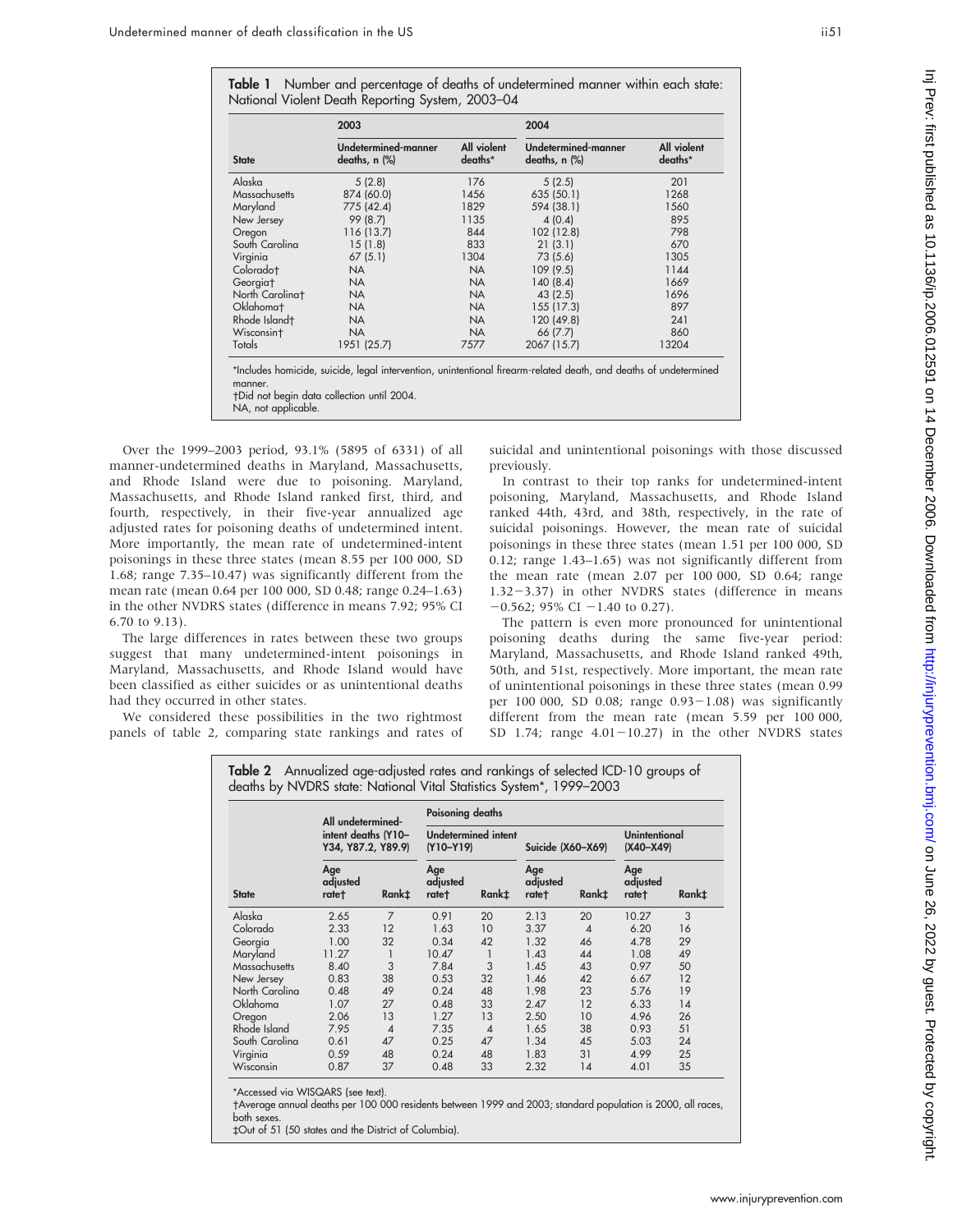Table 3 Numbers and percentages of undetermined-intent deaths by type of poisoning: high rate undetermined-manner states v low rate undetermined-manner states: NVDRS, 2003–04.

|                                                     | 2003           |                 |                 |        | 2004           |                 |      |                              |
|-----------------------------------------------------|----------------|-----------------|-----------------|--------|----------------|-----------------|------|------------------------------|
| Type of poisoning                                   | MA/MD          | Other<br>states | Row total MA/MD | $%$ in | MA/MD/RI       | Other<br>states |      | $%$ in<br>Row total MA/MD/RI |
| Recreational drugs only                             | 392            | 11              | 403             | 97.3   | 264            | 21              | 285  | 92.6                         |
| Alcohol only                                        | 25             |                 | 26              | 96.2   | 11             | 4               | 15   | 73.3                         |
| Prescription drugs only                             | 380            | 60              | 440             | 86.4   | 324            | 120             | 444  | 73.0                         |
| OTC drugs only                                      | 8              | 5               | 13              | 61.5   |                | $\overline{2}$  | 9    | 77.8                         |
| Unknown drugs                                       | $\mathbf 0$    | 4               | $\overline{4}$  | 0.0    |                | 4               | 5    | 20.0                         |
| CO or other gas only                                | 4              | 3               | $\overline{7}$  | 57.1   | $\overline{2}$ | 9               | 11   | 18.2                         |
| Alcohol + recreational drugs                        | 65             | $\overline{2}$  | 67              | 97.0   | 49             |                 | 50   | 98.0                         |
| Recreational drugs + prescription drugs             | 117            | 4               | 121             | 96.7   | 117            | 10              | 127  | 92.1                         |
| Alcohol + prescription drugs                        | 71             | 7               | 78              | 91.0   | 67             | 5               | 72   | 93.1                         |
| Prescription drugs + OTC drugs                      | 16             | 5               | 21              | 76.2   | 12             | 4               | 16   | 75.0                         |
| $\lambda$ cohol + recreational + prescription drugs | 14             |                 | 15              | 93.3   | 20             | $\mathbf 0$     | 20   | 100.0                        |
| Other specified substance                           | $\overline{7}$ |                 | 8               | 87.5   | 25             | 3               | 28   | 89.3                         |
| Other combination of substances                     | 254            | 8               | 262             | 96.9   | 148            | $\overline{7}$  | 155  | 95.5                         |
| Not reported                                        | 186            | 188             | 374             | 49.7   | 265            | 519             | 784  | 33.8                         |
| Unknown                                             | 110            | $\overline{2}$  | 112             | 98.2   | 37             | 9               | 46   | 80.4                         |
| Total                                               | 1649           | 302             | 1951            | 84.5   | 1349           | 718             | 2067 | 65.3                         |
| Total (in which poisoning was reported)             | 1353           | 112             | 1465            | 92.4   | 1047           | 190             | 1237 | 84.6                         |

(difference in means  $-4.91$ ; 95% CI  $-7.19$  to  $-2.62$ ). This result, combined with the high rate of undetermined-intent poisonings in Maryland, Massachusetts, and Rhode Island, indicates that many undetermined poisonings in those states are likely being classified as unintentional poisonings in other NVDRS states. Figure 1 illustrates the inverse relationship between rates of undetermined-manner deaths and unintentional poisoning deaths among NVDRS states using WISQARS data.

#### Poison types in the NVDRS

According to 2003 NVDRS data, 1465 deaths of undetermined manner occurred in which a poison was noted in the record. Of these, 1353 (92.4%) occurred in Maryland or Massachusetts. The same pattern was found in 2004; 1047 out of 1237 (84.6%) undetermined poisonings were found in Maryland, Massachusetts, or Rhode Island. In 2003, six classifications of poisonings comprised most undetermined poisoning cases: 440 deaths due to prescription drugs only (86.4% in Maryland/Massachusetts), 403 deaths due to



Figure 1 Scatterplot of age-adjusted rate of undetermined intent by the age adjusted rate of unintentional poisoning deaths among NVDRS States, 1999–2003 (source: WISQARS). MA, Massachusetts; MD, Maryland; RI, Rhode Island.

street/recreational drugs only (97.3% in Maryland/ Massachusetts), 262 deaths due to ''other combination of substances'' (96.9% in Maryland/Massachusetts), 121 deaths due to street/recreational drugs and prescription drugs (97.0% in Maryland/Massachusetts), 78 deaths due to alcohol and prescription drugs (91.0% in Maryland/Massachusetts), and 67 deaths due to alcohol and street/recreational drugs (97.0% in Maryland/Massachusetts). Results from this analysis of NVDRS data are summarized in table 3.

In 2004, these same six classifications of poisonings comprised most undetermined poisoning cases: 444 deaths due to prescription drugs only (73.0% in Maryland/ Massachusetts/Rhode Island), 285 deaths due to street/ recreational drugs only (92.6% in Maryland/Massachusetts/ Rhode Island), 155 deaths due to ''other combination of substances'' (95.5% in Maryland/Massachusetts/Rhode Island), 127 deaths due to street/recreational drugs and prescription drugs (92.1% in Maryland/Massachusetts/Rhode Island), 72 deaths due to alcohol and prescription drugs (93.1% in Maryland/Massachusetts/Rhode Island), and 50 deaths due to alcohol and street/recreational drugs (98.0% in Maryland/Massachusetts/Rhode Island).

The comparison of high rate versus low rate undeterminedmanner NVDRS states is complicated by differential reporting of poisoning type across the two groups. In 2003, Maryland and Massachusetts together reported type of poison in 82% (1353 of 1649) of cases while the five low rate undeterminedmanner states reported type of poison in only 37% (112 of 302) of cases. In 2004, the addition of Rhode Island to the high rate group reduced poison type reporting to 78% (1047 of 1349) of cases while the reporting rate dropped to 26% (190 of 718) of cases in the low rate group of 10 states. Given this, computing significance tests of poison type differences between the two groups is not warranted until the question of differential reporting bias can be ruled out.

### **DISCUSSION**

The number of deaths classified by NVDRS abstractors as undetermined in manner varies considerably among states participating in the NVDRS. This confirms patterns based on ICD-10 classifications found among the 50 US states and the District of Columbia. In particular, Massachusetts, Maryland, and Rhode Island tend to have more manner-undetermined deaths than other states. In addition, these states contribute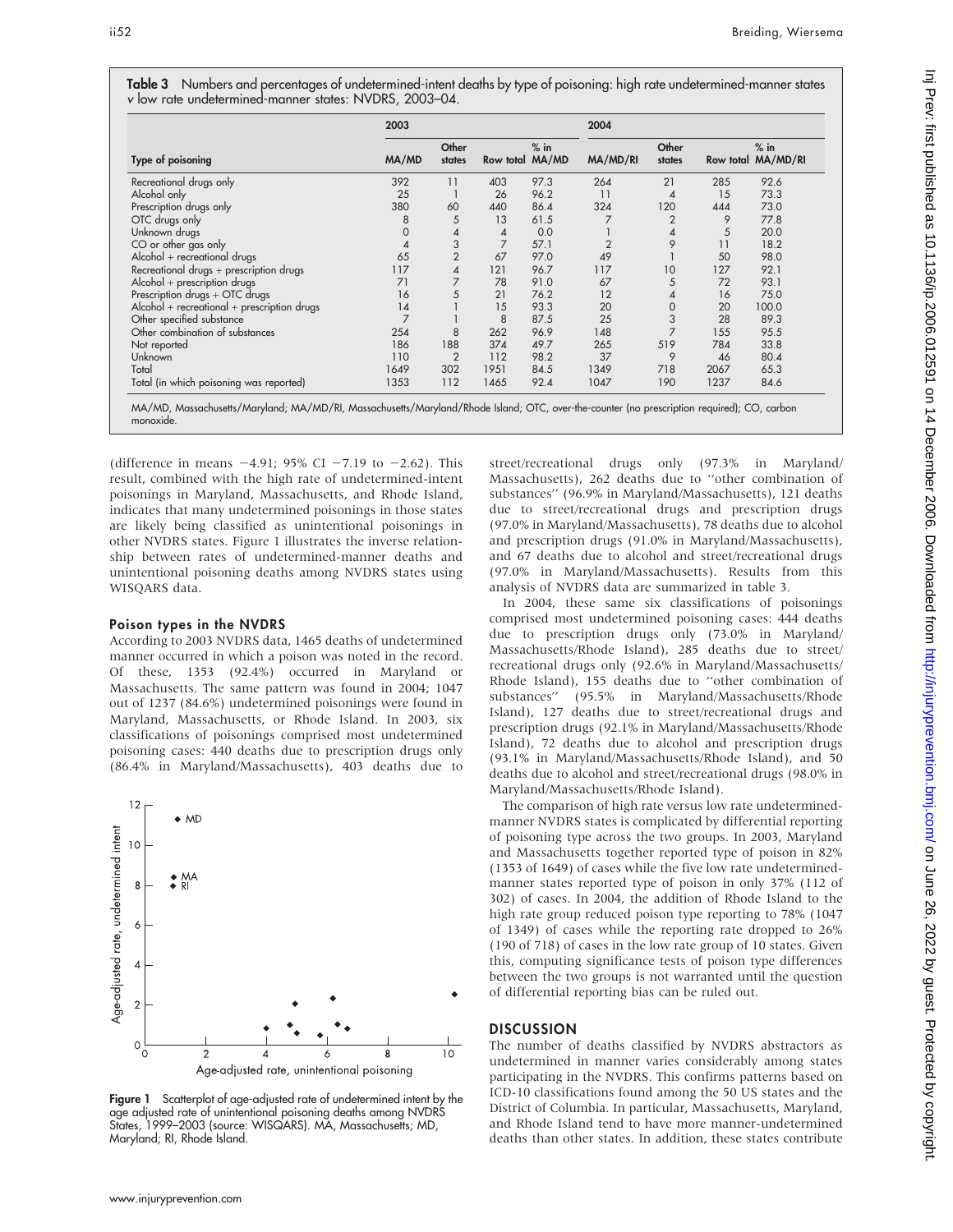a disproportionate percentage of the overall number of undetermined deaths within the NVDRS. Using WISQARS data, we found that these three states' poisonings comprise a large majority of the manner-undetermined deaths. Further, when comparing these states with all others and the District of Columbia, we found that they have a substantially higher rate of undetermined death and, more specifically, substantially higher rates of undetermined poisonings. We also found that the states with substantially higher rates of undetermined poisoning tend to have low rates of unintentional poisoning. Finally, NVDRS data suggest that the poisons involved in most undetermined poisoning deaths in Maryland, Massachusetts, and Rhode Island are some combination of recreational drugs, alcohol, or prescription drugs. The only undetermined poisoning deaths found in significant numbers in other NVDRS states were deaths in which prescription drugs alone were implicated, although differential reporting of poison types across states make this a very tentative finding.

The data indicate that C/MEs in Maryland, Massachusetts, and Rhode Island are more likely than C/MEs in other NVDRS states to classify a poisoning death as undetermined, particularly when a combination of prescription drugs, recreational drugs, or alcohol is implicated. We suspect, based on the WISQARS data, that in other NVDRS states similar poisonings were classified as unintentional. However, we were unable to examine this possibility directly using NVDRS because data on most unintentional deaths (that is, those that are not firearm related) are not collected by the system.

The discrepancies in the classification of poisoning deaths found here may reflect a lack of consensus among C/MEs. This is a critical issue for public health surveillance, particularly the NVDRS, because decisions about intent can significantly affect the validity of violent death data. Further, given the variation we found among states for poisoning deaths, variation in other types of deaths likely exists, albeit in less striking numbers. Future studies might examine this possibility. Future studies might also consider whether guidelines for manner-of-death classification disseminated by the National Association of Medical Examiners, particularly for the classification of poisoning deaths, can be made clearer.

This study's findings have implications for the analysis and interpretation of future studies examining undetermined deaths using NVDRS data. Because of the apparently discrepant criteria used for the classification of poisoning deaths in Maryland, Massachusetts, and Rhode Island, the data for undetermined deaths in these states are not directly comparable with other states' deaths of undetermined intent. Therefore, when analyzing undetermined deaths in the NVDRS, we recommend that researchers perform separate analyses: one for Maryland, Massachusetts, and Rhode Island, and another for the remaining states. An alternative strategy would be to analyze undetermined poisonings separately from other undetermined deaths. Performing separate analyses allows an examination of undetermined deaths which factors out the very large effect caused by differing criteria among states in classifying manner-undetermined poisonings.

Finally, even though the criteria Maryland, Massachusetts, and Rhode Island use in defining undetermined intent appear to be much more liberal than those of most other states, the increased number of undetermined deaths that they contribute to the NVDRS represents an excellent opportunity for studying a wider range of fatal self-injurious behaviors. Previous researchers have speculated that violent death surveillance systems significantly undercount suicide<sup>3</sup> because C/MEs typically classify a death as suicide only when

# Key points

- Significant variation exists among NVDRS states in the overall number and rates of manner-undetermined deaths; among those states with elevated numbers, most of the manner-undetermined deaths are due to poisoning.
- States that have many manner-undetermined poisoning deaths also tend to have few unintentional poisoning deaths, suggesting different criteria for the classification of poisoning deaths in some states.
- Results point to the need for consideration of a wider range of the continuum of intentionality, from those who leave evidence of suicidal intent to those who may be ambivalent and less likely to leave such evidence.
- Within the NVDRS, this might mean examining both manner-undetermined and unintentional deaths for possible/probable suicides.
- Results have implications for the analysis of mannerundetermined deaths in the NVDRS, namely that states with high rates of undetermined poisoning deaths should be analyzed separately from those with low rates.

significant evidence exists to indicate suicidal intent. However, many who die by suicide do not provide such evidence, particularly those who experience ambivalence about suicide. Little detail is known about people who die by suicide without a clear indication of intent because their deaths have typically been classified as undetermined or accidental in nature. However, those who experience ambivalence about suicide may provide the best opportunity for intervention given their doubts about taking their own life.

Previous researchers have discussed the need to examine the entire continuum of intentionality for self-injurious deaths.<sup>23</sup> <sup>24</sup> Our study indicates that, within the NVDRS, such an examination would require looking not only at mannerundetermined deaths for possible/probable suicides, but also at some deaths classified as unintentional. In essence, it would require defining self-harm in a way that is less concerned with C/ME verdict and more concerned with the behavior that resulted in the death. We therefore recommend future expansion of the NVDRS case inclusion criteria to cover all deaths involving self-harm, regardless of intent. While this may come at increased cost to the NVDRS system it is worth noting that Maryland, Massachusetts, and Rhode Island collect information on many, if not most, of these deaths already.

Until unintentional deaths can be examined for possible/ probable suicides, the unique collection of circumstance, toxicology, and situational variables of the NVDRS should be used to explore all available clues in deaths of undetermined intent. The many deaths of undetermined manner in Maryland, Massachusetts, and Rhode Island may provide an especially good opportunity to examine a wider portion of the continuum of intentionality among violent deaths.

#### Authors' affiliations .....................

M J Breiding, Division of Violence Prevention, National Center for Injury

Prevention and Control, Centers for Disease Control and Prevention, Atlanta, GA, USA

B Wiersema, Violence Research Group, Department of Criminology and Criminal Justice, University of Maryland, College Park, MD, USA